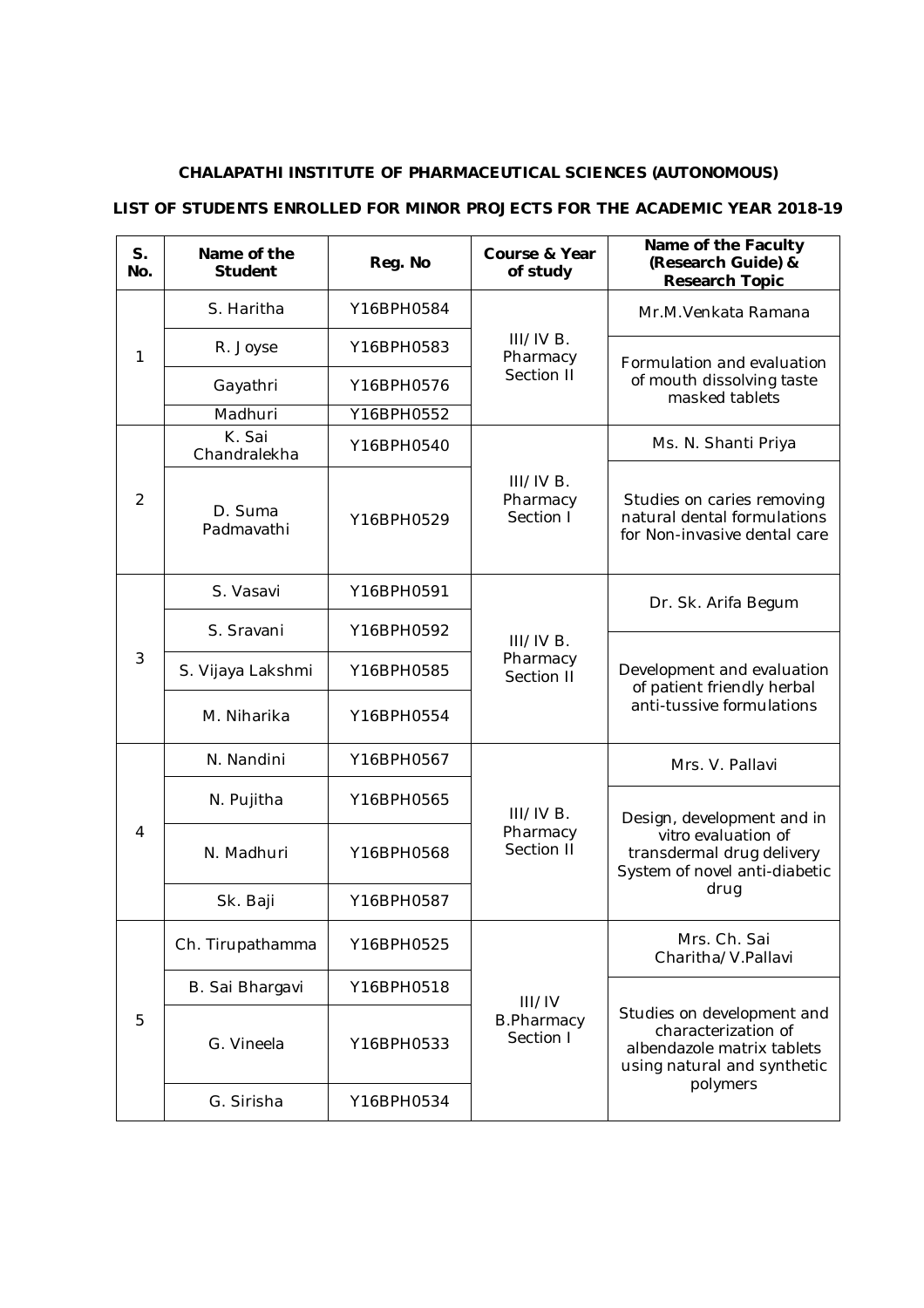|                     |                         |            |                                           | Mr. S. S. Hari Teja                                                                                                                                 |
|---------------------|-------------------------|------------|-------------------------------------------|-----------------------------------------------------------------------------------------------------------------------------------------------------|
| 6<br>$\overline{7}$ | P. Trinadh              | Y16BPH0579 | III/IV<br><b>B.Pharmacy</b><br>Section II | Microsponges based novel<br>drug delivery system for<br>thalassemia                                                                                 |
|                     | B. Jaya Krishna         | Y16BPH0589 | III B. Pharmacy<br>Section II             | Ms. B. Supraja                                                                                                                                      |
| 8                   | M. Manikanta            | Y16BPH0505 | III B. Pharmacy<br>Section I              | Design of most accurate<br>balance                                                                                                                  |
|                     | M. Indu Bhavani         | Y16BPH0559 |                                           | Mr. G. Naga Raju                                                                                                                                    |
|                     | U. Naga Tejaswi         | Y16BPH0595 | III/IV<br><b>B.Pharmacy</b><br>Section II | Synthesis of newer 1,3,4-<br>oxodiazole derivatives by<br>green synthesis                                                                           |
|                     | V. Lalithya<br>Jyothika | Y16BPH0596 |                                           |                                                                                                                                                     |
|                     | Sk. Shaila Bhanu        | Y16BPH0590 |                                           |                                                                                                                                                     |
|                     | R. Rahul Salmon         | Y16BPH0582 | III/IV<br><b>B.Pharmacy</b><br>Section II | Dr. S. T. V. Raghavamma                                                                                                                             |
| 9                   | K. Mounika              | Y16BPH0541 | III/IV<br><b>B.Pharmacy</b><br>Section I  | Screening of antibiotic<br>resistant organisms and<br>testing their susceptibility<br>towards plant extracts                                        |
|                     | N. Bhuvaneswari         | Y16BPH0564 | III/IV                                    |                                                                                                                                                     |
|                     | M. Prahlad              | Y16BPH0553 | <b>B.Pharmacy</b><br>Section II           |                                                                                                                                                     |
|                     |                         |            |                                           | Dr. S. T. V. Raghavamma                                                                                                                             |
| 10<br>11            | Y. Gopi                 | Y15PHD0130 | IV/VI Pharm. D                            | Species identification and<br>antimicrobial susceptibility<br>testing of isolates from nails<br>of different population and<br>surveillance Studeis |
|                     | Ch. Bhargavi            | Y16BPH0526 |                                           | Mr. Sk. Munwar                                                                                                                                      |
|                     | B. Sai Rama<br>Krishna  | Y16BPH0515 | III/IV<br><b>B.Pharmacy</b><br>Section II | Eco-friendly synthesis of<br>oximes, azone derivatives,<br>characterization and                                                                     |
|                     | K. Mallikarjuna<br>Rao  | Y16BPH0548 |                                           |                                                                                                                                                     |
|                     | Ch. Karthik Sai<br>Babu | Y16BPH0523 |                                           | biological evaluation                                                                                                                               |
| 12                  | Ch. Gayathri            | Y16BPH0524 | III/IV                                    | Mr. D. Eswar Tony                                                                                                                                   |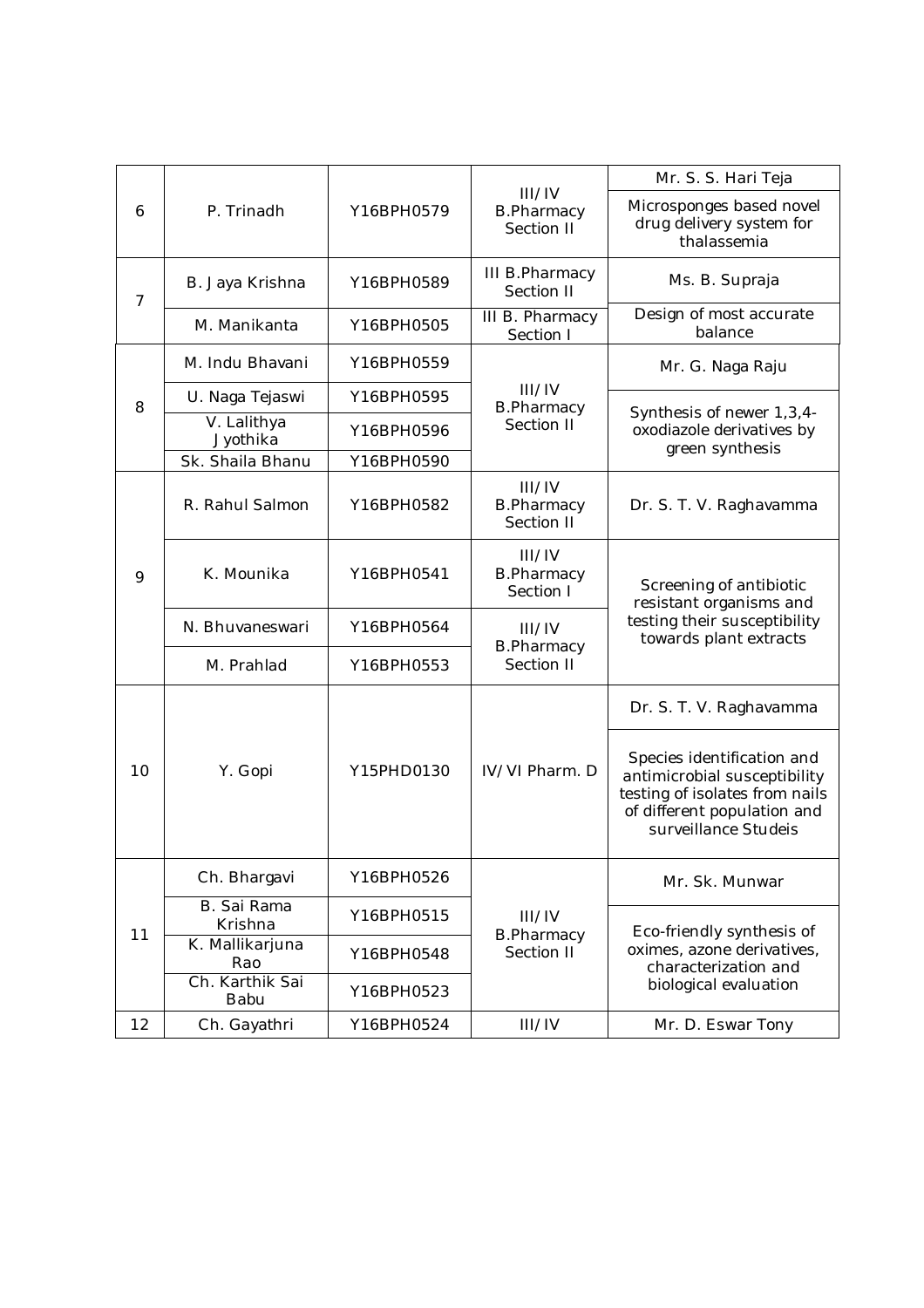|    | Ch. Krishna Sri<br>S. Srilatha | Y16BPH0520<br>Y16BPH0508 | <b>B.Pharmacy</b><br>Section I            | Evaluation of nootropic<br>activities of aqueous extract<br>of Cleodendrum serratum by<br>using Y-maze based Shock<br>Motivated brightness<br>discrimination Response |
|----|--------------------------------|--------------------------|-------------------------------------------|-----------------------------------------------------------------------------------------------------------------------------------------------------------------------|
|    | A.L.Prathyusha                 | Y16BPH0512               |                                           |                                                                                                                                                                       |
| 13 | K. Sucharitha                  | Y16BPH0545               | III/IV<br><b>B.Pharmacy</b><br>Section I  | Ms. K. Swathi                                                                                                                                                         |
|    | Ch. V. Maneesha                | Y16BPH0522               |                                           | Analytical method<br>development of<br>antihypertensive drug                                                                                                          |
|    | Deepika. I                     | Y16BPH0538               |                                           |                                                                                                                                                                       |
| 14 | K. Monisha                     | Y16BPH0544               | III/IV<br><b>B.Pharmacy</b><br>Section I  | Mrs. G. Naga Malleswari                                                                                                                                               |
|    | K. Sowjanya                    | Y16BPH0539               |                                           | New extraction method for<br>determination of oxytocin<br>content in milk by different<br>analytical methods                                                          |
|    | K. Supriya                     | Y16BPH0550               |                                           |                                                                                                                                                                       |
|    | G. S. Aravind<br>Krishna       | Y16BPH0535               |                                           |                                                                                                                                                                       |
| 15 | K. Sai Krishna                 | Y17BPH0543               | I/IV<br><b>B.Pharmacy</b><br>Section I    | Ms. P. Abhinandana                                                                                                                                                    |
|    | K. Ganesh                      | Y17BPH0544               |                                           | Simultaneous estimation of<br>levodopa and carbidopa by<br>UV-spectroscopic method                                                                                    |
| 16 | D. Kalpana                     | Y16BPH0530               | III/IV<br><b>B.Pharmacy</b><br>Section I  | Mrs. S. Radhika                                                                                                                                                       |
|    | M. Kavya                       | Y16BPH0543               |                                           | Qualitative analysis of<br>chemical constituents in                                                                                                                   |
|    | K. Harika                      | Y16BPH0542               |                                           | different leaves                                                                                                                                                      |
| 17 | P. Lavanya Sai                 | Y16BPH0575               | III/IV<br><b>B.Pharmacy</b><br>Section II | Ms. A. Aneesha                                                                                                                                                        |
|    | M. Prathyusha                  | Y16BPH0555               |                                           | Design, sythesis, biological<br>evaluation and molecular<br>docking studies of some<br>novel chalcone derivatives                                                     |
|    | M. Navya                       | Y16BPH0560               |                                           |                                                                                                                                                                       |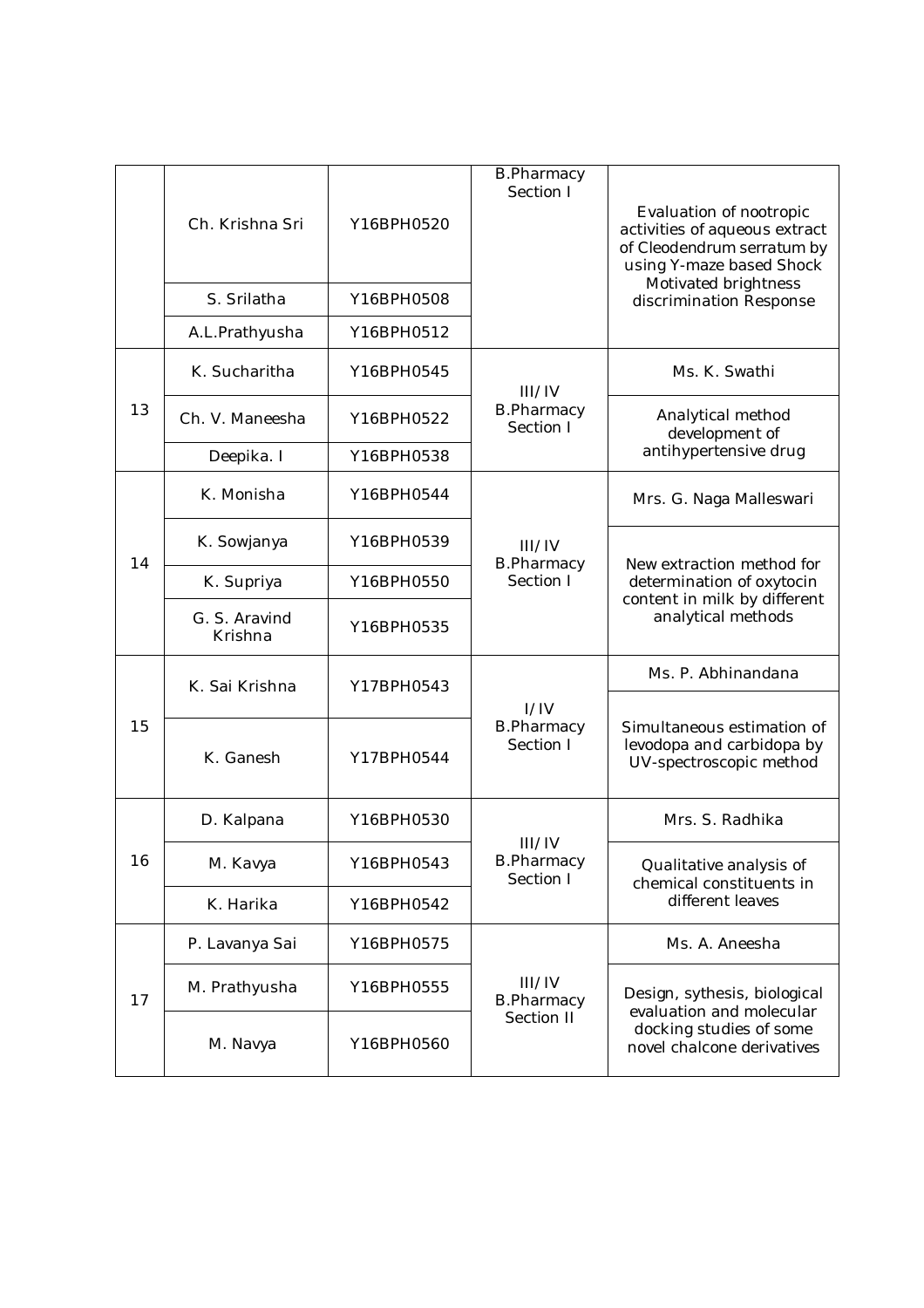| 18 | Swetha. A             | Y16BPH0511  | III/IV<br><b>B.Pharmacy</b><br>Section I | Mrs. N. Rama Lakshmi/<br>J.Nagalakshmi                                                                      |
|----|-----------------------|-------------|------------------------------------------|-------------------------------------------------------------------------------------------------------------|
|    | Tanusha. A            | Y16BPH0510  |                                          | Isolation and<br>characterization of<br>phytomelanin                                                        |
|    | Swarupa. A            | Y16BPH0509  |                                          |                                                                                                             |
|    | Y. Gopi               | Y15PHD0130  | IV/VI Pharm. D<br>IV/VI Pharm. D         | Mrs. Sk. Shafiya Begum                                                                                      |
|    |                       |             |                                          | Epidemiological study on<br>knowledge of patients<br>regarding their disease and<br>management              |
| 19 | G. Gayathri           | Y15PHD0110  |                                          |                                                                                                             |
|    | J. Alanrose           | Y15BPHD0111 |                                          | Mr. J. Venkateswara Rao                                                                                     |
| 20 | Srujana. A            | Y15BPHD0103 |                                          | Medication usage trends and<br>its impact on pregnancy<br>outcomes                                          |
|    | K. Praveen            | Y15BPHD0116 |                                          |                                                                                                             |
|    | K. Mohana Rao         | Y17BPH0539  | I/IV<br><b>B.Pharmacy</b><br>Section I   | Ms. V. Divya                                                                                                |
| 21 | P. V. Harshavardhan   | Y17BPH0510  |                                          | Comparative study of herbal<br>Vs allopathic medicine<br>(Allopurinol)                                      |
|    | S. Mohana             | Y15PHD0125  | IV/VI Pharm. D                           | Mr. M. Maneesh Kumar                                                                                        |
| 22 | K. Naga Mounika       | Y15PHD0112  |                                          | A cross sectional study on<br>risk factors for the<br>development of hyperactivity<br>syndrome              |
|    | V. Maheswara<br>Reddy | Y15PHD0104  |                                          |                                                                                                             |
|    | M. Praveen            | Y15PHD0102  |                                          |                                                                                                             |
|    | D. Mounika            | Y16BPH0531  | III/IV<br><b>B.Pharmacy</b><br>Section I | Mr. P. Prachet                                                                                              |
|    | G. Sai Priyanka       | Y16BPH0537  |                                          | Estimation of pioglitazone                                                                                  |
| 23 | D. Sunitha Patnaik    | Y16BPH0527  |                                          | and glimipride by absorption<br>ratio and simultaneous<br>estimation methods by UV-<br>visible spectroscopy |
| 24 | K. Roja               | Y16BPH0531  | IV/VI Pharm. D                           | Mrs. P. Sharmila Nirojini                                                                                   |
|    |                       |             |                                          | In vitro Anti-oxidant activity<br>of poly herbal extracts                                                   |
| 25 | N. Hari Sree          | Y16BPH0562  | III/IV<br><b>B.Pharmacy</b><br>Section I | Dr. Sk. Arifa Begum                                                                                         |